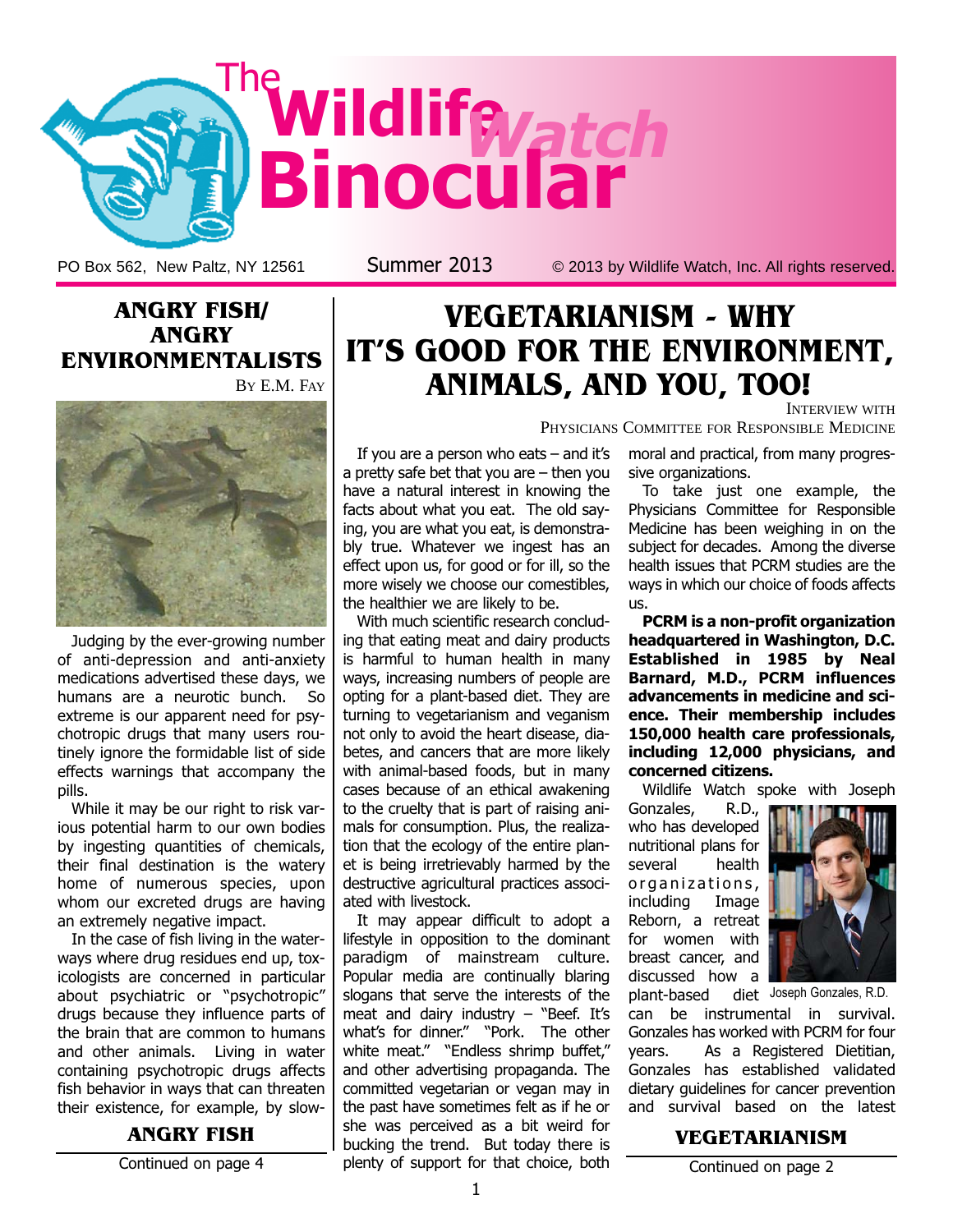#### VEGETARIANISM

Continued from page 1

research in nutrition and preventive medicine.

"We promote food, not drugs or supplements but healthy food. That is what the body needs to fight disease. I'm not against pills, but only when needed. Drugs have side effects, and they only treat symptoms, not the roots of disease.

"Nutrition has a great impact on diabetes, cancer, and heart disease. When you add excess weight it accelerates all the illnesses. More weight brings greater risk. Less weight lowers risk."

All of the foods that PCRM recommends boost metabolism, regulate hormones or reduce excess hormones, and remove cholesterol. And these desirable outcomes can often be accomplished with well-planned vegan diets instead of drugs.

"We run our own clinical research looking at weight loss, rheumatoid arthritis pain, migraines, and diabetes. We have seen first-hand that a vegan diet is instrumental in reducing the effects of these illnesses."

### **The Power Plate**

To encourage a healthy vegan diet and show how easy it can be to start, PCRM has created the "Power Plate," a simple graph of 4 food groups: fruits, grains, legumes, and vegetables. Combining these four foods provides all the nutrition we need, without consuming any animal-derived products. The Power Plate website offers a number of flavorful recipes suitable for every taste that utilize these wholesome foods. http://thepowerplate.org

Beside the fact that there are numerous delicious meals possible, Gonzales said that the quantity of food is not an issue. "The body knows when to stop," he noted.

PCRM has petitioned the USDA to change from their confusing "Food Pyramid" to the easier to understand Power Plate model. The giant meat and dairy industry lobbies have considerable influence over our government agencies, but if enough citizens make their voices heard in favor of switching from

#### the outdated, unhealthy pyramid to the Power Plate, what a boon that would be to the well-being of future generations!

Motivations for going vegan range from improved personal health to protection of the environment, to world hunger, to a passion for animals. Whatever one's social and political values may be, achieving and maintaining good health is a benefit virtually everyone agrees on. As Gonzales pointed out, "Most people realize what is truly important in the world: children, family, and their health. They naturally want to live as healthy a life as possible."

In recent years, there has been a noticeable increase in Alzheimer Disease, and some of this can be traced to a diet that includes too much saturated fat. A study by the National Institutes of Health concluded that, "High intake of unsaturated, un-hydrogenated fats may be protective against Alzheimer disease, whereas intake of saturated or trans-unsaturated (hydrogenated) fats may increase risk." http://www.ncbi.nlm.nih.gov/pubmed/12580703

Since the main sources of saturated fats are animal products, "It just makes sense to leave them out," Gonzales stated.

Consuming dairy and meat products stimulates hormone production. We do need hormones, of course, but not in excess. Some cancers, for example, can be fuelled by excess hormones. [www.nytimes.com/2006/12/26/health/2](http://www.nytimes.com/2006/12/26/health/26horm.html) 6horm.html

Another aspect of poor health is the presence of inflammation. "We want to have a cool body. But you can't cool down the body by taking in animal products. You cool it with fruits and beans and especially lots of greens. Leafy greens quench free radical damage, and they boost the body's DNA repair system. They fight the growth of cancer. The only foods that have been shown to do that are of plant origin. Fruits, vegetables, legumes, lentils – put them all together and you are giving yourself a shield against potential invaders."

Proponents of vegetarian and vegan lifestyles can take heart that the current zeitgeist appears to be heading their way. Health professionals in many countries are recognizing and advocating for the benefits of eliminating meat and dairy products. More favorable articles are being written, even in mainstream publications. When asked if he has experienced much resistance to his forward-thinking nutritional principles, Gonzales acknowledged that, "Any time you are trying to change the norm you will get a little pushback. But we have over 12,000 physician members. This means we conduct our own research and are getting the results published, most recently in the European Journal of Clinical Nutrition."

The EJCN article, co-authored by Gonzales, Dr. Barnard, and others, documented the largest-ever study of a plant-based nutrition program in the workplace, to reduce weight and cardiovascular risk. The vegan diet required no portion control and no tiresome counting of carbohydrates. The results were telling: all those who filled out the assessment information lost on average a pound a week; and those with diabetes achieved on average a drop of about half a point in their A1C blood sugar measurement over the course of the study (18 weeks). By comparison, a single diabetes standard medicine can't do that.

The plant-based diet recommended by PCRM is accessible to people from every walk of life. Contrary to a popular misconception, vegan meals can be economical. As Gonzales told us, "We make the diet doable, easy, and affordable. People think it's expensive to be vegan, but everyone knows a vegan meal they already like. It just takes education, a little know-how, and experimenting. That is why I am a dietitian," he concluded. "I want to empower people – not to put them on a diet telling them what they can't do, but what they can do."

It sounds like good advice to us. With masses of reliable data at our disposal, all of which point to the benefits of vegetarian and vegan lifestyles (benefiting both human and non-human animals) it makes good sense not to let ourselves be taken in by pro-meat propaganda.

Visit the Physicians Committee for Responsible Medicine at www.pcrm.org. EMF

------------------------ See Simple Hydroponics Page 7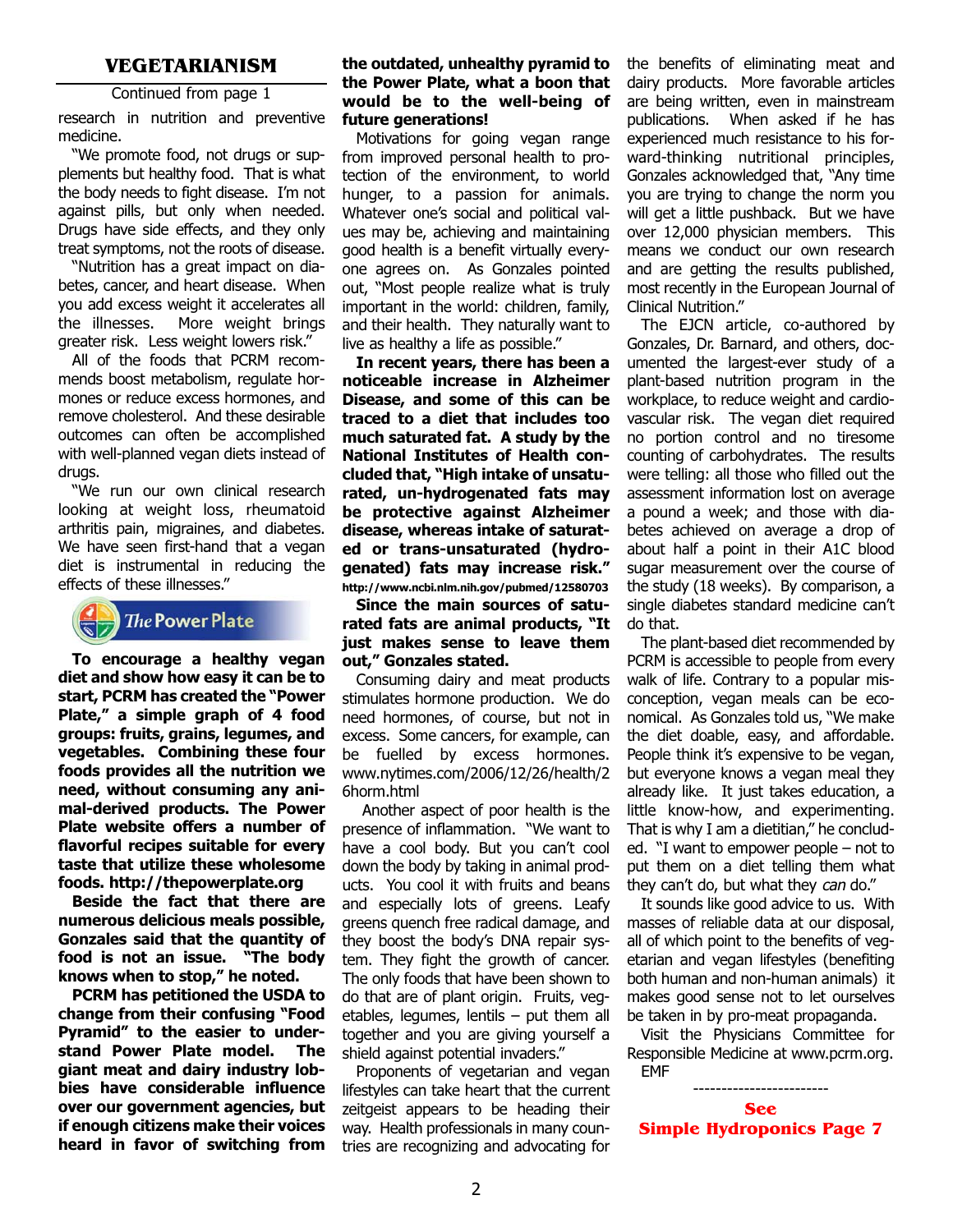## **SEITAN THE HUMANE (AND DELICIOUS) MEAT ALTERNATIVE**

Good food, be it vegetarian, vegan, or otherwise, is more than just a necessity for survival. It can be a stimulus for several of our senses and even a restorative for the spirit. Therefore, when we find a comestible that we truly enjoy, we want to make it a regular part of our lives. Such is the case with "Shamah's Savory Seitan," created by local chef, Shamah Hament.

Although it is made from wheat, seitan has little in common with flour or bread. Also called wheat meat, wheat gluten, or simply gluten, seitan becomes surprisingly similar to the look and texture of meat when cooked, making it a popular meat substitute. Seitan is also high in protein, making it a popular protein source for vegetarians. It is used as the base for some commercially available products such as Tofurky.

Seitan can be prepared by hand with whole wheat flour or vital wheat gluten. The starch in the wheat is rinsed away, leaving high-protein gluten behind. Though not yet as widely popular as tofu, seitan is growing in popularity, especially in vegetarian restaurants, due to its ability to take on the texture and flavor of meat. Prepared seitan can be found in the refrigerated section of many health food stores. (From About.com article, "Vegetarian Food," by Jolinda Hackett.

[http://vegetarian.about.com/od/glo](http://vegetarian.about.com/od/glossary/g/Seitan.htm) ssary/g/Seitan.htm )

Shamah, as she is fondly known to her clientele, has been making her specialty, seitan, for 20 years, and those who have partaken of it generally find it to be the best they've tasted.

As just one example, Anne Muller, President of Wildlife Watch and an avowed aficionado, says, "Shamah's seitan is the best I've ever had!"

Shamah has maintained the same customers for decades due to the superlative quality of her product.



Photo Courtesy of Shama: Shamah with her family.

Among her regulars are such top restaurants as New World Home Cooking in Saugerties, NY, Joshua's of Woodstock, NY, New World Bistro in Albany, NY, Main Course in New Paltz, NY, and Sunflower Health Food Store in Woodstock, NY.

Shamah's culinary experience has varied and interesting roots. A native of Queens, NY, she has been cooking all her life. She worked as a top baker and chef in Berkeley; lived in a rain forest area of the Caribbean for 10 years, where she acquired new skills and tastes, and cooked over an open fire; and she has taught all four of her children to make seitan. A vegetarian since 1970, she likes to eat healthy food. "I know what makes me feel good," Shamah said. She knows that good food makes for good health.

Shamah was a Montessori teacher before she became a renowned seitan chef. After a near-calamity with a chimney fire, she decided she wanted to do something different. She worked for a long time to perfect her recipe and the best procedure for seitan.

"The first year I did a lot of crying," she says now, with a laugh. "It's all done by hand. It's all about how it feels." Having the best seitan on the market is a distinction that she does not take for granted. "I pray before I get to work," she added.

The dedication to her craft has been well worth it, because her customers are very loyal. "I love my customers –

WILDLIFE WATCH INTERVIEW WITH SHAMAH

that is really important to me, and they appreciate me."

Another kind of devotion is evident in Shamah's work with the congregation of His Word Revealed Church, in Kingston. She was ordained as a Minister last July, and has thrown herself into her church's community-oriented projects. One of their successful efforts was planting a 50' x 30' community garden plot at the church. The "Feed the Nation" project fed between  $75 - 100$  people each week last year, and Shamah is looking forward to this, the second year of this valuable program.

Apparently not content to let any grass grow beneath her feet, Shamah is also writing a book about her life. The autobiography/memoir will doubtless be of great interest to her many satisfied customers, some of whom may hope even to learn the secret of her fabulous seitan!

We don't think that Shamah has to worry about competition, however. After all, how many people bake their own bread, even if they know how?

### Seitan and Tofu: Nutrition Facts.

Seitan: per serving, 85g calories: 90 fat: 1g protein: 18g carbs: 3g iron: 1.2mg, 6% RDA Selenium: 10 mcg, 14% RDA Phosphorus: 65mg, 5%RDA

#### Tofu:

calories: 98 fat: 5g protein: 10g carbs: 3g iron: 1.6mg, 9% RDA Selenium: 13 mcg, 19% RDA Phosphorus: 136 mg, 14%RDA Manganese: .8mg, 38% RDA Calcium: 175mg, 18%

http://hellyeahitsvegan.com/vegan-fried-chicken/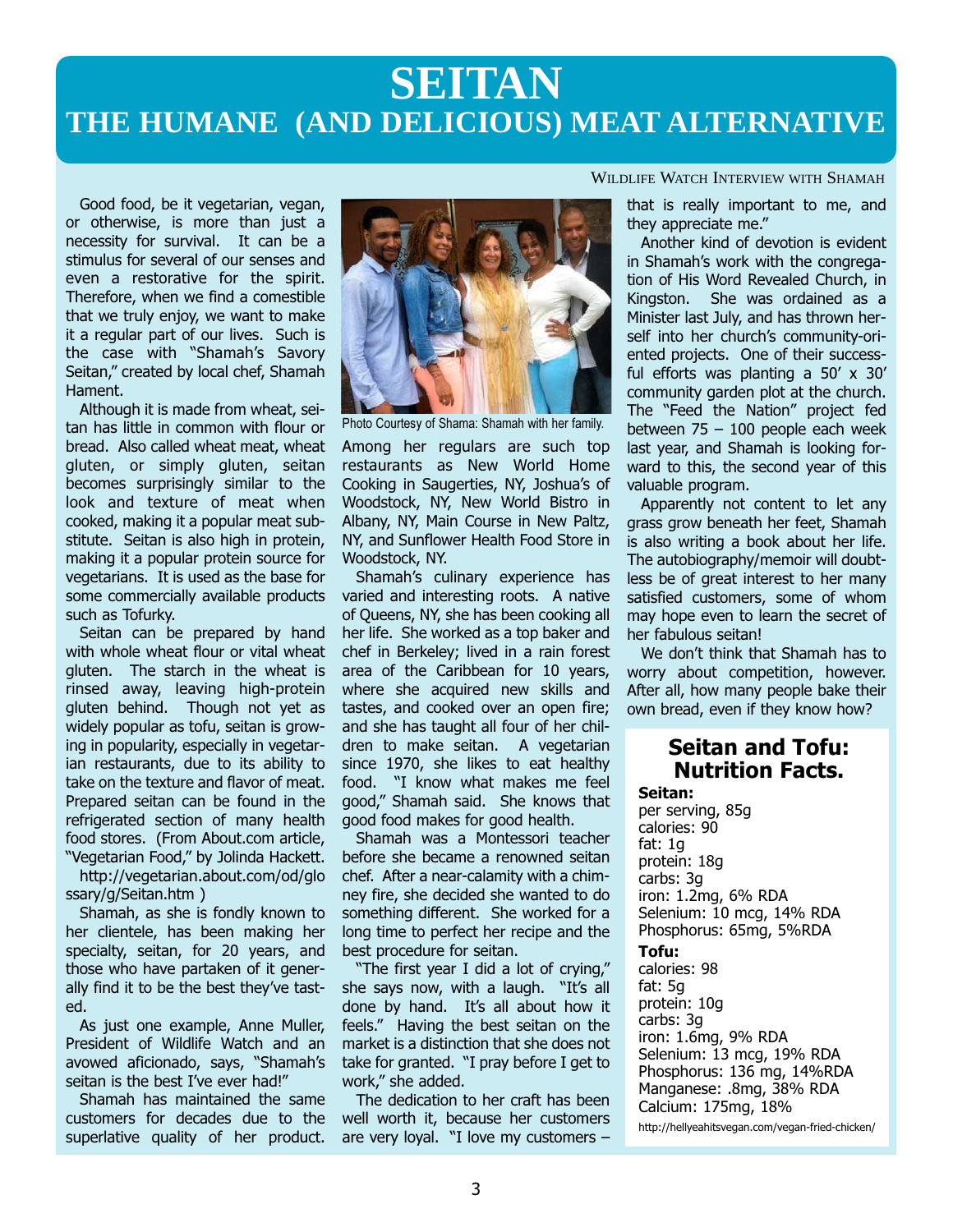#### ANGRY FISH

ing their reaction time and decreasing self-protective mechanisms. Some behavioral changes can even affect the entire eco-system that fish and other animals share. Continued from page 1

It has long been acknowledged that fish ingest many pharmaceuticals, partly through human excretion and partly because people often flush unwanted pills down the toilet. Time magazine has written about this topic in their February 15 Science section. http://tinyurl.com/ajv4ayg

To quote from Time, "If [a chemical] doesn't kill animals outright or prevent them from reproducing—as DDT did by causing birds to lay thin-shelled eggs it's not considered a clear and present threat."

In a recent study, researchers from Umea University in Sweden tested perch who lived in a river downstream from a wastewater plant. (Science magazine, Feb 2013) Evidence of the psy-

chotropic drug oxazepam was specifically targeted, as that is a widely distributed member of the benzodiazepine "family." Benzodiazepines are the most frequently prescribed antianxiety medicines.

Comparisons were made between fish in contaminated water and clean water. Three groups were set up: one in a tank of clean water, one in water with the same concentration of oxazepam as in the river, and one in water with 500 times the river's concentration. Dr. Tomas Brodin, Assistant Professor of Ecology and an author of the study, said, "We looked at just one benzodiazepine-type drug but there are many others out there, and they probably all have the same effects on fish and other vertebrates. So we may be underestimating what is happening in nature."

After a week, the fish in clean water showed no change in behaviors. Those in the water with the lower level of oxazepam were significantly less social, ate their food much faster than normal, and were more aggressive than the first group. The fish exposed to the higher level of oxazepam were affected even more strongly, especially regarding boldness.

These altered behaviors would likely lower the perch's survival rate, as sociability, i.e., schooling activity, and avoidance techniques were lessened, which would mean easier predation by other species.

Dr. Brodin noted that the behavioral changes seen in the laboratory subjects could have unexpected evolutionary and ecological consequences if reflected in wild populations. Although it will be difficult to document exact consequences of these altered behaviors, scientists acknowledge that they are bound to occur.

Dr. Brodin suggested figuring out safer ways to neutralize the chemicals as they go through sewage filtering facilities. Stricter guidelines for drug trials could identify those drugs that have smaller ecological impacts.

If the article above is not sufficient to give you pause with regard to eating fish, then please consider that commercial fishing drowns at least 600,000 seabirds annually, and that could be an underestimate.

That number does not include seaturtles, seals and even whales.

For more information, please visit: www.nytimes.com/2013/06/13/us/study-finds-large-seabird-toll-from-fishing-nets.html?\_r=0

### A Couple of New Books to Know About:



Both are farm sanctuaries in Ulster County,

NY. **Catskill** Animal Sanctuary and Woodstoc[k](http://www.woodstocksanctuary.org/?gclid=COma5uDnh7gCFc1cMgodAWsA1w) Farm Animal



*The Wildlife Watch Binocular* is published quarterly by Wildlife Watch Inc., a 501(c)3 Corp. P.O. Box 562, New Paltz, NY 12561

Phone: 845-256-1400, e-mail: wildwatch@wildwatch.org Website: www.wildwatch.org

Anne Muller - Editor; E.M. Fay - Assoc. Editor We welcome letters/articles/photos for consideration. Contributions are tax-deductible.

### EYE ON THE NEWS Lion Tacos?

#### Thanks to protests, the If you see something, say something!

żу.

A restaurant in South Tampa, Florida, named Taco

Fusion, had built their "reputation" on providing "unusual" fillings for their tacos. As if it were not bad enough that

slaughtered cows are routinely eaten, the proprietor has offered beaver and otter meat to his customers. And now, for \$35, the perverse gourmand can also eat a lion meat taco.

Even more appalling, the lions are raised in captivity, specifically for consumption.

restaurant removed the lion meat from the menu, although

they said it would only be temporary. Wildlife Watch

tried to contact Taco Fusion to see if they

went back to serving lion flesh and found that they had gone out of business! HOORAY and many thanks to all the protestors in Florida!

If you would like to go for a statewide ban on exotic animal "food," please be in touch with us at wildwatch@verizon.net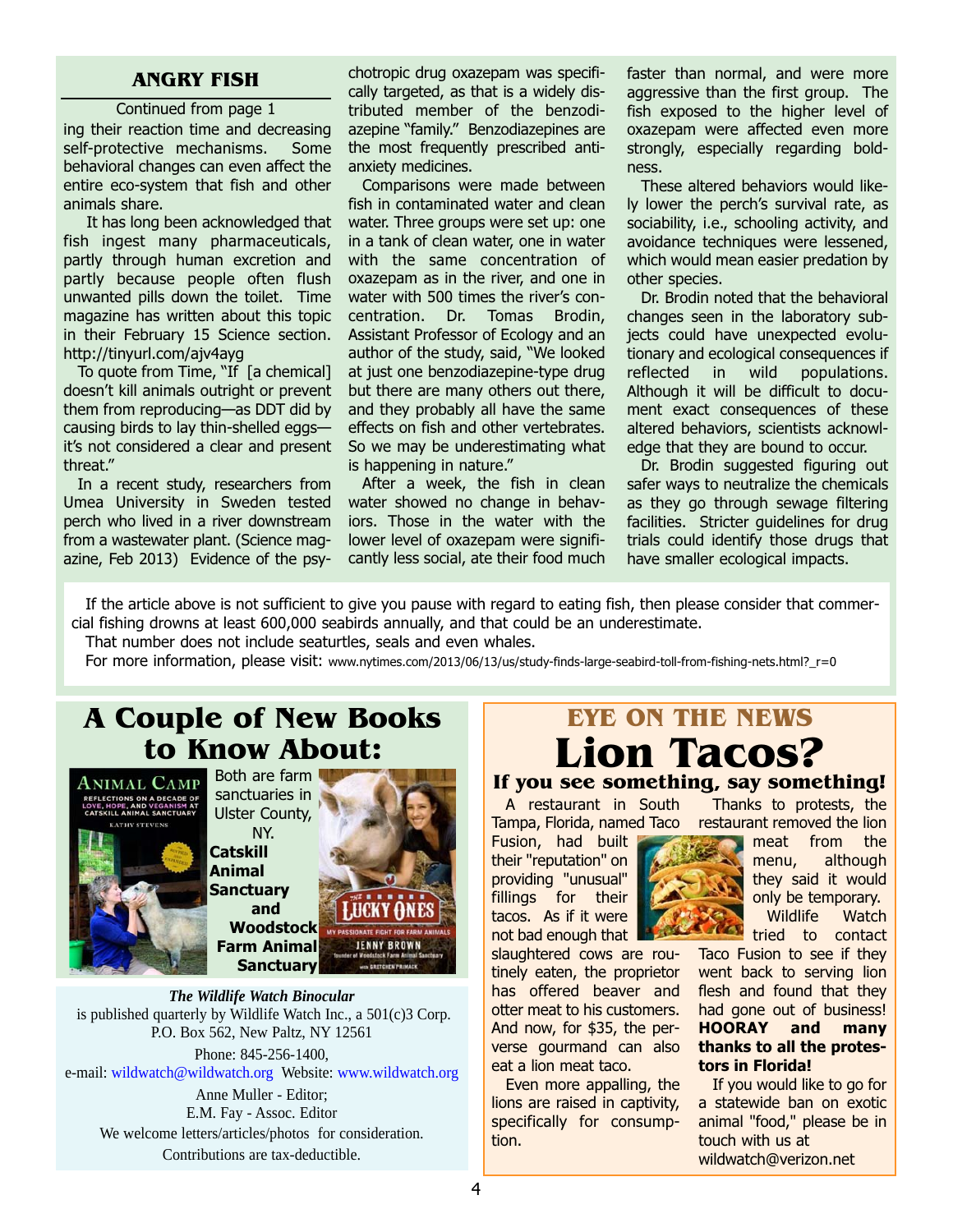# R.O.C.K. - Rehabbers Offer Care and Kindness

Wildlife Rehabilitators are aware of the many perils facing individual wild animals in their daily existence. Some can be avoided by personal steps that we can take - others need to be dealt with through education or lobbying efforts.

Wildlife rehabilitators are **licensed by state game** agencies, yet they are given no support, and they are not allowed to charge for their "services." Sadly, animals often come to the attention of rehabbers when they are found by people who either don't want them near their house or don't know how to help them. When the DECs, DNRs or police are called, they normally recommend killing or letting the animals die; and most veterinarians cannot take time from their busy schedules.

### JO-ANNE ROWLEY From Nurse to Wildlife Rehabilitator



Baby possum in pink jammies.

Jo-Anne Rowley, licensed Wildlife Rehabilitator in Phoenicia, has worked to save the lives of a variety of animals over the years. Species include small mammals such as squirrels, rabbits, woodchucks, and porcupines, as well as songbirds, but she has a special fondness for opossums.

Opossums – or "possums," as people shorten their proper name – have numerous interesting characteristics. For one thing, opossums are the only marsupial in the United States. Marsupials' babies emerge at birth as small as bumblebees, crawl through their mother's fur to her abdominal pouch, and there attach themselves to her nipples. They are nursed in the pouch for two cozy months, then climb out and cling to her back as she walks, until they are fully grown. This is quite an impressive feat when you realize that a mother opossum can have a lot of babies!

The undaunted nature of these backpacking mommies is not lost on Rowley. "I love the way they carry their young," she says.

Once, Rowley said, a friend of hers saw a possum walking down the street in Woodstock, and was afraid it had been hit by a car because it was staggering. It was a relief to find that actually, the gallant girl was walking like that because she had 12 babies on her back!

The first animal that came Rowley's way after she was licensed was a fullgrown male opossum. She had never seen one alive before, so she was a bit startled. Luckily, he was not badly injured, and even tried to chew his way through the cage. She took him to her mentor  $-$  a woman with years of experience – who showed Rowley how to treat him. "I fell in love with opossums," Rowley said. "A mother shouldn't have favorites, but I do. I am just captivated by their beauty."

Sadly, we all too often see opossums when they are lying dead or injured by the road. Skunks, opossums, and other local species who come out at dusk and try to get home in the dim light of morning have an especially hard time of it.

Jo-Anne Rowley grew up in Forest Hills, Queens; she spent summers in the Catskills, and has an affinity for the area and its wildlife. She became a Registered Nurse, living in Boulder and Denver, Colorado for 25 years, but always felt drawn to the Catskills. After a long career in hospital nursing, she returned 10 years ago, settling in Phoenicia.

Noticing an announcement in the newspaper that the Department of Environmental Conservation was administering a Wildlife Rehabilitator's license test, Rowley took it, passed, and got started on a new life.

"Like everything else, when you have a little book knowledge, theory does not always translate into practice," Rowley INTERVIEWED BY E.M. FAY

confided. "I knew nothing, really, so I found a really good mentor and worked with her for a long while. Eventually, I let the apron strings go, and I've been independent for nine years now. But no matter how long you do this work, there is always someone who knows more than you do about every animal, every bird. I often call other rehabbers to get extra tips."

Not everyone makes it, of course, and that's always hard. But those who are gone are never forgotten, as Jo-Anne maintains a small graveyard in her back yard.

Opossums have a tough time surviving in a hard winter. They do not hibernate, so they must come out every night to forage. When it's extra cold, food is hard to come by. They're not really suited to typical northern winters, but because of global warming, they began slowly migrating northwards. Now they are settled here, during a prolonged frigid period, they suffer.

Some unthinking people dismiss opossums as unimportant, even expendable, but actually they are very helpful to the eco-system. As omnivores, they consume a lot of smaller creatures that humans think of as pests, including bugs and small mice. If we would but appreciate and protect them, we wouldn't need to pay human exterminators to poison our environment.

#### How to Help

Rowley shared some ways to help preserve these inoffensive woodland

#### R.O.C.K.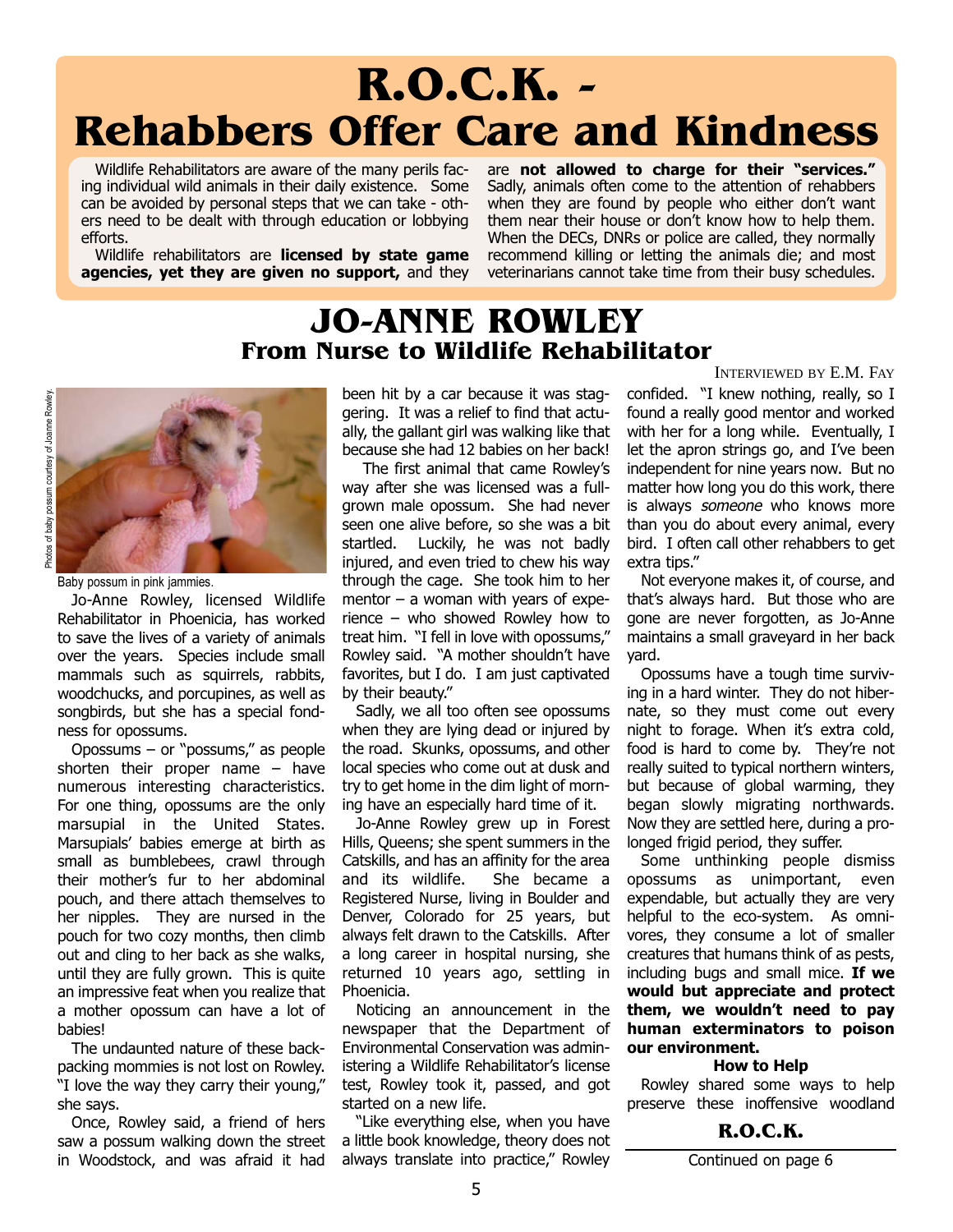#### Continued from page 5

neighbors. If you see an opossum in or on the side of the road, apparently having been struck by a car, do not just assume s/he is dead and nothing can be done. Making sure you are not putting yourself in danger, check the opossum for a pouch. If it is a female and has one, there may be live babies inside who could be saved. Rowley saved 33 baby opossums that way, two summers ago. Sometimes dogs attack opossums, so check for babies in those cases, too. Occasionally, the mother herself can be saved.

Rowley recommends that people keep gloves in their car – latex or dishwashing type, anything protective and flexi $ble -$  and if the opossum is in the middle of a road lift it gently and move it to a safe spot on the side, then check the pouch for young. If you find any, call a local rehabber immediately. It is helpful to have a shoebox and a clean towel with you, too. It is most important to keep the animal warm and not give it any food or water until it is

### WILDLIFE WATCH NEEDS YOU!

Wildlife Watch needs your help more than ever to continue providing our vital services for helping injured and orphaned wildlife. In addition to our national hotline, Wildlife Watch lobbies for wildlife protection bills, does pick-ups locally, and contributes to the local rehabbers for their care of the babies we bring to them. Through our publication, the Wildlife Watch Binocular, Wildlife Watch emphasizes the unique spirit of individual animals and promotes wildlife watching as a means of spiritually and ethically relating to other beings, and as an enhancement of our life enjoyment.

> Will you become a part of our team?



#### R.O.C.K. with a rehabber. Feeding a cold mammal can be a death sentence.

A vital part of the committed rehabilitator's "job" is to educate the public, which can mean saving more precious wild individuals in future. Rowley works with other rehabbers, teaching tips to the general public, and also to encourage new people to get into wildlife rehabilitation. They taught a class at SUNY Ulster last year and will have another one in the fall.

When asked what she would wish for if she had her druthers, Rowley said, "I wish people were more conscious of the pain and suffering that they cause to wildlife with their cars, lawnmowers, and pesticides. I wish for just a general increase in their consciousness about the lives of animals."

#### Tools of the Trade

Caring for injured wildlife requires more than compassion, know-how, and elbow grease. A variety of supplies and food items are needed, and all speciesspecific. Rowley is very grateful for donations from kind people. "I find that people are generous, whether they bring paper towels, or disinfectant wipes, or monetary help, or someone will say, 'Keep the animal carrier.' One lady brought an injured bunny to me and also some lovely fresh vegetables from her garden."



#### Finding a Release Site

Finding appropriate release places once an animal has recovered is a problem. "It's really difficult to find safe places to release small mammals," Rowley said. Ideally, they would be away from any roads, and preferably with a stream or other water source, plenty of cover, and sufficient food sources.

Whatever the future brings, Rowley is certain she will continue to love opossums. In fact, she had a baby opossum in her shirt pocket during our interview.

If you have an opossum or other wildlife rehab question, contact Jo-Anne Rowley at joannerowley@earthlink.net

# Wildlife Watch Fields Hundreds of Calls

Every spring and summer, Wildlife Watch fields hundreds of calls from the public across the country and Canada. Each call is an opportunity to save the life of a wild animal.

This year was particularly active with fawn calls. In most cases, it is simply a matter of letting callers know that does do not stay with their fawns and can be gone for many hours. The Moms do that so as not to draw attention to the fawn, and to feed themselves to generate more milk for the fawn.

Fawns need to rest a lot and learn to walk on their spindly legs. The wellmeaning person can misinterpret the situation, assume the fawn has been abandoned, and take the fawn.

Just letting callers know that if a fawn seems otherwise healthy, s/he should be left where found, or in the case of a fawn found on the road, s/he can be moved to a nearby location, we suggest 20 feet or so. The mothers will find their fawns when they start to bleat (they sound like baby goats).

We also get calls that clearly require the help of a wildlife rehabilitator, and we maintain up-to-date lists of rehabbers in every state and Canada in order to help the caller locate help nearby.

This is a full time effort during "baby season" and we ask that you please help us by letting us know that you would like to work with us to make this a national network. In truth, the government should be doing this – or funding it – but we don't see the likelihood of that anytime soon.

Please contact us at 877-WILDHELP. If you have a problem connecting, just drop the last letter.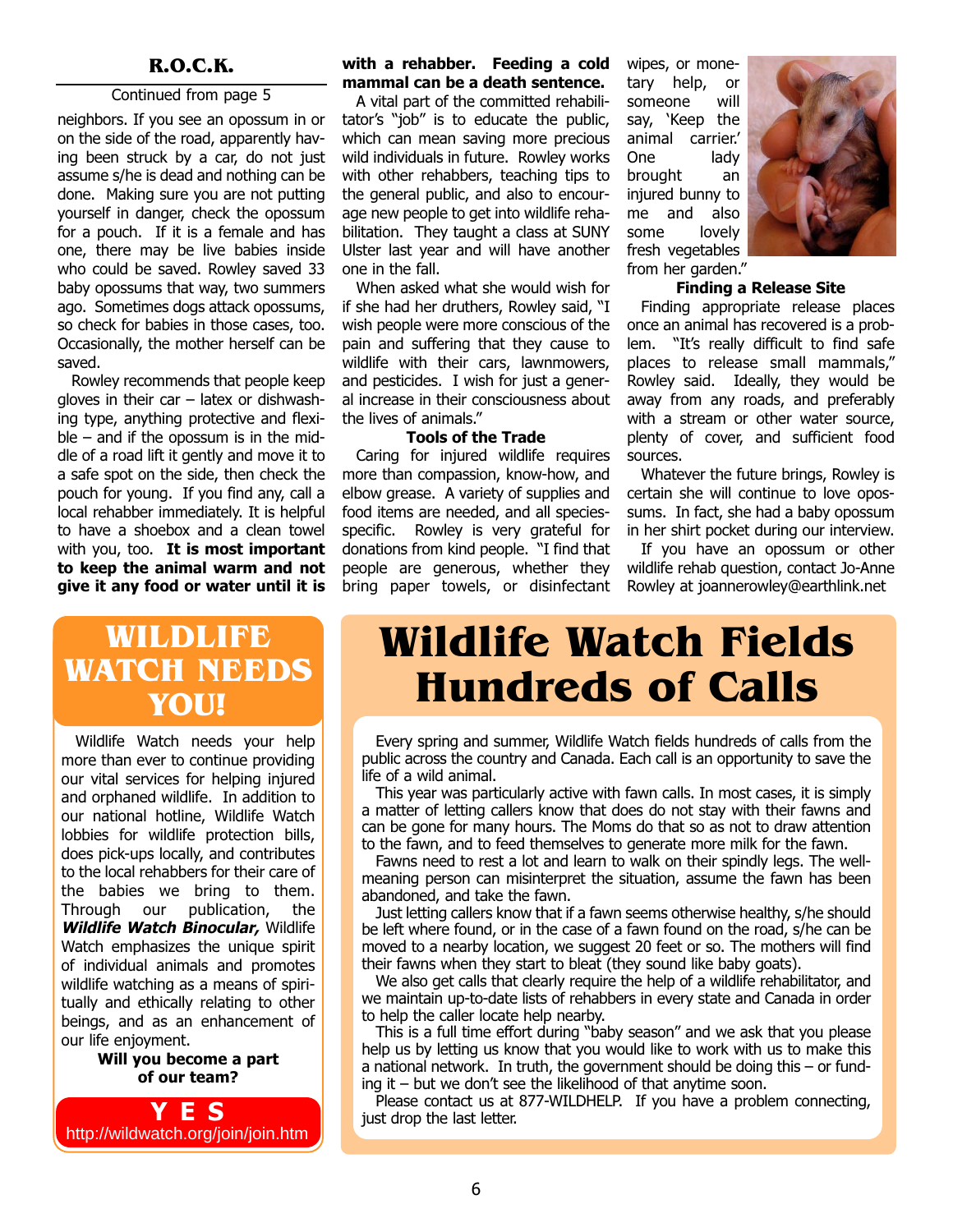# SIMPLE HYDROPONICS AT HOME

Here's something that came our way that is so simple and very exciting for the cost savings and just empowerment of being able to grow your own food from what might normally be thrown out.

Thank you to **Penny Gummo** for posting this on Facebook:

You can re-grow your lettuce, green onions and celery this simply!

I bet a lot of you throw out the stump at the end of the lettuce when you are done. Until recently, so did I! Then I came across this really interesting post online about re-growing from the remaining hunk. It is simple:

Save the end from your lettuce and put it into a little water (about a half inch). Change out the water every day. The lettuce will grow back incredibly quickly.

The one on the left I cut today. The middle one yesterday and the one on the right, the day before. You can see how much it grows in just two days!!



But don't feel limited to Romaine. This technique can also be used with green onions and celery

Editor's Note: I have tested this with Romaine and it works! Don't be fooled by the larger Romaine in the back. It's not what she is referring to, just look at the photos of the Romaine sprouting. It should be kept by a window and the leaves grow back smaller according to some sites, but just pluck them as you need them!

Please let us know how it goes and take photos: wildwatch@verizon.net

### *Let's Go Wildlife Watching* Boyd Hill Nature Park's Plantings for Butterflies, St. Petersburg, Florida BY ANNE MULLER

Thirty-six varieties of butterflies grace this park, in part because plantings are put in place for them in key locations where visitors can learn about the types of plants that butterflies like. Visitors who gather for the presentation are later encouraged to plant for butterflies in their own backyards.

Boyd Hill is perfect, especially if you have children, as many of their activities are for young people. As you would expect, Boyd Hill provides a home for a few individual wild animals who are not releasable, but the zoo-like atmosphere is fortunately quite limited.

The park attracts local environmentalists who encourage the public to become involved with helping the planet, and have themselves come up with unique inventions and methods



Photo from Boyd Hill website.

for doing so. The educational level and relaxed atmosphere works for everyone.

Visit their website first

to see all that they have to offer. www.stpeteparksrec.org/boyd-hill-nature-preserve.html [http://dinaswildlifeadventures.blogspot.com/2011/12/b](http://dinaswildlifeadventures.blogspot.com/2011/12/boyd-hill-butterfly-and-birds-skywatch.html) oyd-hill-butterfly-and-birds-skywatch.html

### MAGNIFICENT MONARCHS MONSANTO-ED TO DEATH

An interview with respected Insect Ecologist Orley Taylor in the Guardian's Environment column in April disclosed the fact that this past winter's population of North American monarch butterflies was at its lowest-ever level.

The thrilling annual monarch migration across Canada and the U.S. to winter sites in central Mexico has long enchanted lepidopterists and casual observers. But the census taken this year at the monarchs' winter home found their numbers had declined 59 percent over the previous year, an all-time low.

The two most prominent factors that are putting monarchs in danger of extinction are the planting of GM corn in the Midwest, and a much greater use of herbicides. The herbicides kill the milkweed that traditionally used to grow alongside "natural" cornfields, i.e., nonmodified corn plants. Milkweed is vital for monarchs' survival; it is their primary food source.

"What we're seeing in the United States," Taylor said, "is a very precipitous decline of monarchs that's coincident with the adoption of Roundupready corn and soybeans."

Round-up is a product of the Monsanto Corporation and is the world's most-used herbicide. Its active ingredient, glyphosate, has been linked to Parkinson's and other diseases.

Another partial cause of monarch dieoff is the illegal logging of forests in Mexico, the monarch's traditional destination. Taylor explains the role of the Midwestern Corn Belt in the monarchs' lives, and how the change in weed control from tilling to poisons is threatening their future. Thanks to Round-up and similar products, he says of the allimportant milkweed, "I haven't seen any for years now because of the use of

Roundup…..They have effectively eliminated milkweed from almost all of the habitat that monarchs used to use."



There are Monsanto protests erupting all over the country and world, just Google "Monsanto protest" to find one and please lend your voice to this growing chorus of people trying to save our planet.